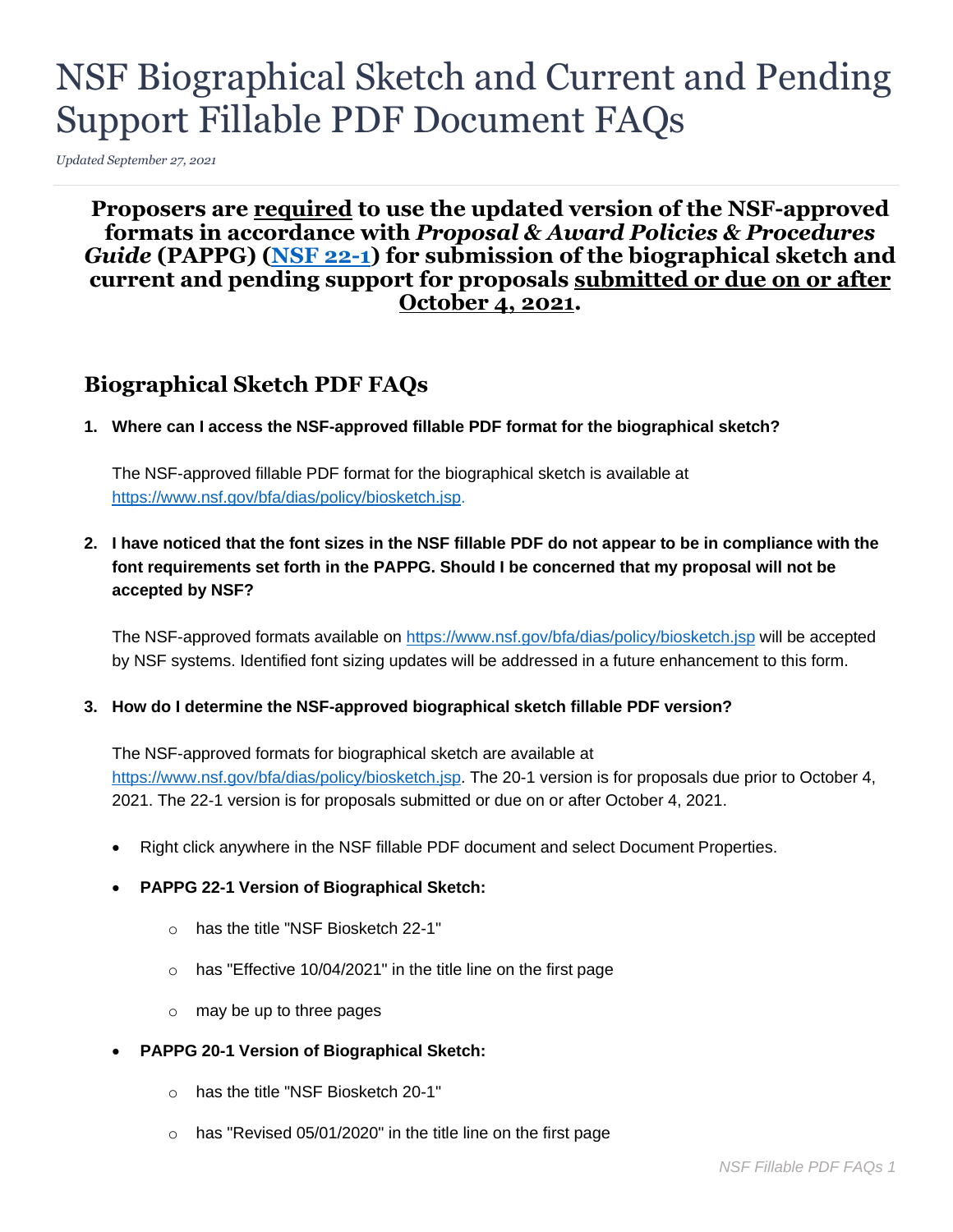o may be up to two pages

# **4. Can the 20-1 version of the NSF-approved biographical sketch fillable PDF be uploaded in [Research.gov,](https://Research.gov) FastLane, or [Grants.gov](https://Grants.gov) on or after October 4, 2021?**

 No. If you attempt to upload the 20-1 version in the systems on or after October 4th, you will receive a compliance error message preventing you from uploading the document. Only 22-1 versions may be submitted on or after October 4th.

# **length or allowable space provided. How should I proceed? 5. When adding content to the biographical sketch NSF-fillable PDF, some of the text exceeds the field**

 Investigators need to edit or streamline their content, particularly when copying and pasting it to populate the fillable PDF form, to fit in the space provided and comply with NSF PAPPG formatting requirements. NSF recommends proposers download and save the blank form and then populate content, since populating completed and saved PDF form can then be uploaded as a proposal document via [Research.gov,](https://Research.gov) FastLane, content directly in a web browser (e.g., Chrome or Safari) may result in formatting inconsistencies. The or [Grants.gov.](https://Grants.gov)

#### **6. I am preparing my document using Apple Preview and see formatting issues. How should I proceed?**

 Investigators may encounter issues when using Apple Preview when copying and pasting content that exceeds the available space in the form. Investigators need to edit or streamline their content, particularly when copying and pasting it to populate the fillable PDF form, to fit in the space provided and comply with NSF PAPPG formatting requirements.

# **7. I am attempting to upload a biographical sketch NSF-fillable PDF, and I am receiving an error stating that my document is not in an NSF-approved format. How should I proceed?**

 If you populated the NSF-fillable PDF form directly in a web browser (e.g., Chrome or Safari) and selected the "Save to PDF" or "Print to PDF" function from that web browser, this could cause the data that NSF proposal document via [Research.gov,](https://Research.gov) FastLane, or [Grants.gov.](https://Grants.gov) systems use to validate the NSF-approved format to become corrupted, resulting in errors when investigators attempt to upload the PDF document to NSF systems. NSF recommends proposers download and save the blank form and then populate content, since populating content directly in a web browser may result in formatting inconsistencies. The completed and saved PDF form can then be uploaded as a

# **8. I need guidance on what information I must provide when completing my biographical sketch. Where can I get more details?**

Detailed policy information about the content is available in **PAPPG**, Chapter II.C.2.f. Please also refer to the [Relating to the Biographical Sketch and Current and Pending Support,](https://www.nsf.gov/bfa/dias/policy/disclosures_table.jsp) has been developed to provide sketch and current and pending support proposal sections. The table identifies where these disclosures guidance on the [biographical sketch page.](https://www.nsf.gov/bfa/dias/policy/biosketch.jsp) A table entitled, [NSF Pre-award and Post-award Disclosures](https://www.nsf.gov/bfa/dias/policy/disclosures_table.jsp)  helpful reference information regarding pre-award and post-award disclosure information in the biographical must be provided in proposals as well as in project reports.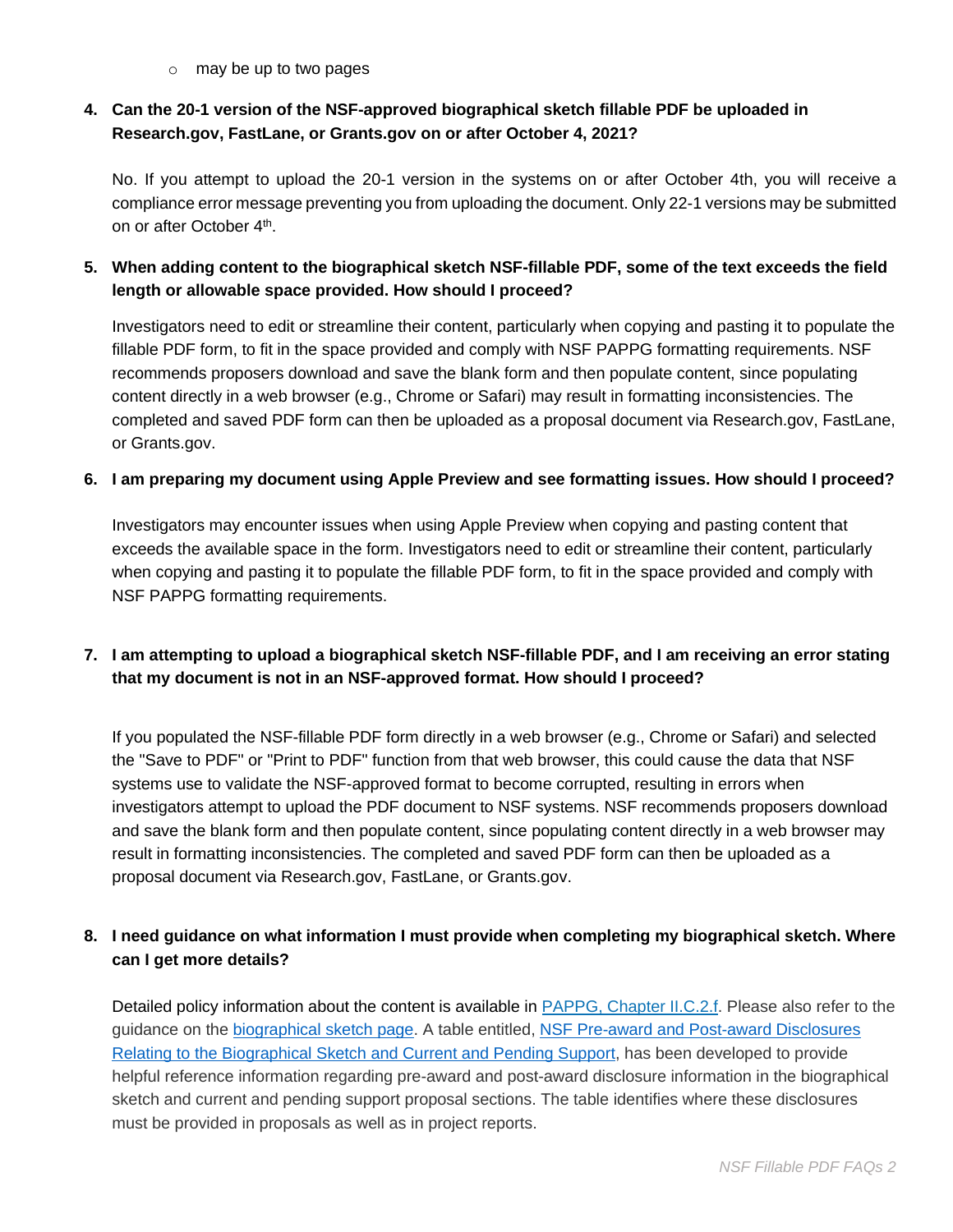# **9. I do not have enough space to provide complete product citations in the space provided. How should I proceed?**

 and practicable) the names of all authors..." Senior personnel who wish to include publications in the products section of the biographical sketch that include multiple authors may, at their discretion, choose to The PAPPG requires that publication citations "include full citation information, including (where applicable list one or more of the authors and then "et al." in lieu of including the complete listing of authors' names. See the [PAPPG Chapter II.C.2.f\(i\)\(c\)](https://www.nsf.gov/pubs/policydocs/pappg22_1/pappg_2.jsp#IIC2fic) for complete information.

# **10. I do not have enough space to complete the synergistic activities section in the space provided. How should I proceed?**

 Listed synergistic activities should be specific and must not include multiple examples to further describe the activity. See the [PAPPG Chapter II.C.2.f\(i\)\(d\)](https://www.nsf.gov/pubs/policydocs/pappg22_1/pappg_2.jsp#IIC2fid) for complete information.

# **11. Will non-compliant biographical sketch documents receive an error message in [Research.gov](https://Research.gov), FastLane, and [Grants.gov](https://Grants.gov)?**

 approved format trigger a compliance error message that will prevent document upload in [Research.gov,](https://Research.gov) Yes. Biographical sketch documents are tagged with identifiers indicating they were prepared using the current version of an NSF-approved format. Biographical sketch documents not uploaded in an NSF-FastLane, and [Grants.gov.](https://Grants.gov)

#### **12. Where can I provide feedback on the NSF-approved PDF formats for the biographical sketch?**

 tool. Under site area, select "Biographical Sketch." Feedback can be submitted via [Research.gov](https://Research.gov) using the<https://www.research.gov/research-web/feedback>

Friday except federal holidays) or via [fastlane@nsf.gov.](mailto:fastlane@nsf.gov) For immediate response about technical issues or IT system-related questions regarding the NSF fillable PDF formats, please contact the NSF Help Desk at 1-800-673-6188 (7:00 AM - 9:00 PM ET; Monday -

#### **13. Who do I contact if I have questions?**

(7:00 AM - 9:00 PM ET; Monday - Friday except federal holidays) or via [fastlane@nsf.gov.](mailto:fastlane@nsf.gov) Policy-related questions should be directed to [policy@nsf.gov.](mailto:policy@nsf.gov) If you have technical or IT system-related questions regarding the NSF fillable PDF formats, please contact the NSF Help Desk at 1-800-673-6188

# **Current and Pending Support PDF FAQs**

#### **14. Where can I access the NSF-approved fillable PDF format for current and pending support?**

 The NSF-approved fillable PDF format for current and pending support is available at [https://www.nsf.gov/bfa/dias/policy/cps.jsp.](https://www.nsf.gov/bfa/dias/policy/cps.jsp)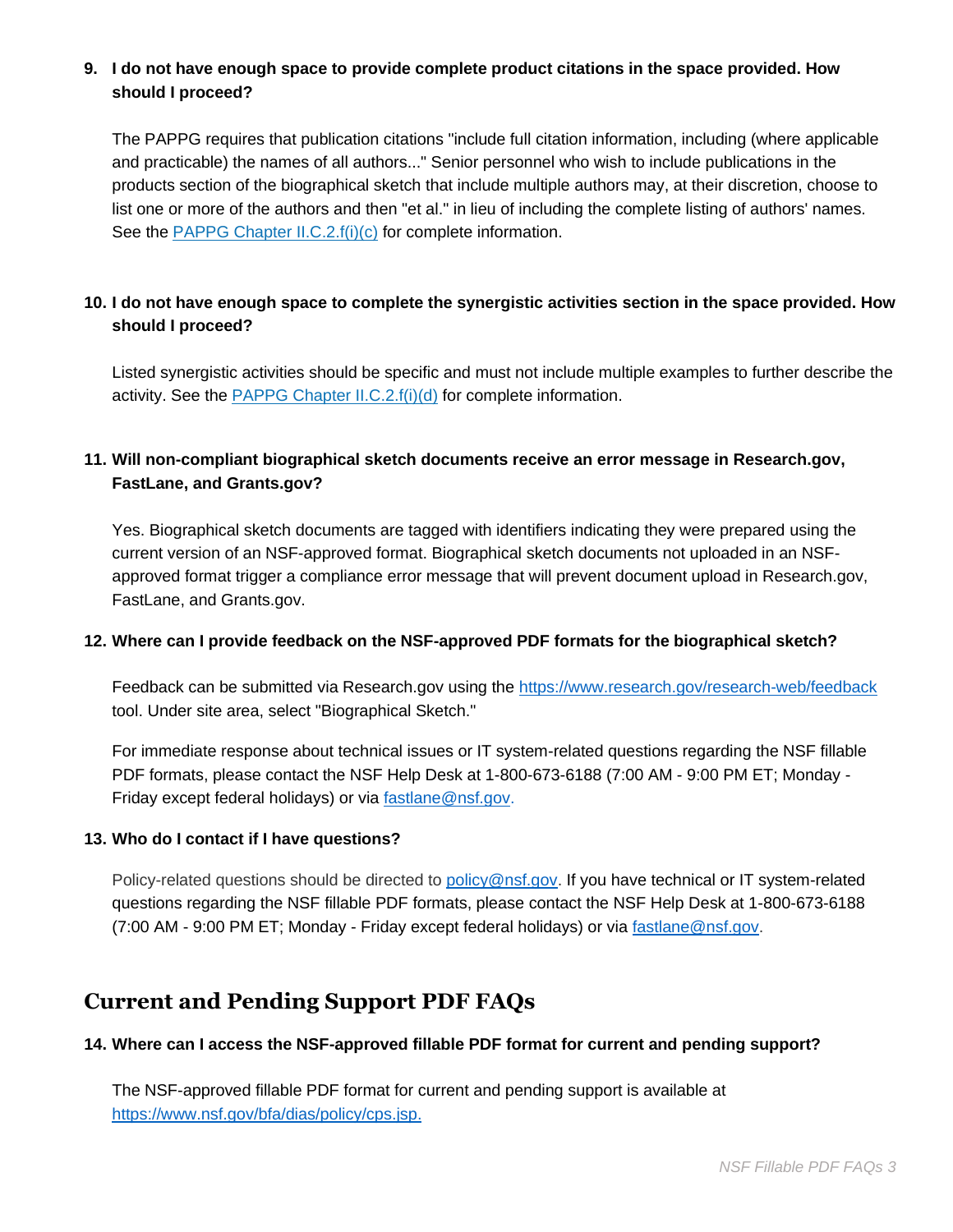# **15. I have noticed that the font sizes in the NSF fillable PDF do not appear to be in compliance with the font requirements set forth in the PAPPG. Should I be concerned that my proposal will not be accepted by NSF?**

 systems. Identified font sizing updates will be addressed in a future enhancement of this form. The NSF-approved formats available on<https://www.nsf.gov/bfa/dias/policy/cps.jsp>will be accepted by NSF

#### **16. How do I determine the NSF-approved current and pending support fillable PDF version?**

[https://www.nsf.gov/bfa/dias/policy/cps.jsp.](https://www.nsf.gov/bfa/dias/policy/cps.jsp) The 20-1 version is for proposals due prior to October 4, 2021. The 22-1 version is for proposals submitted or due on or after October 4, 2021. The NSF-approved formats for current and pending support are available at

Right click anywhere in the NSF fillable PDF document and select Document Properties.

#### • **PAPPG 22-1 Version of Current and Pending Support:**

- o has the title "NSF CPS 22-1"
- o has "Effective 10/04/2021" in the title line on the first page
- o is 27 pages
- **PAPPG 20-1 Version of Current and Pending Support:** 
	- o has the title "NSF CPS 20-1"
	- o has " Revised 05/01/2020" in the title line on the first page
	- o is 15 pages

# **17. Can the 20-1 version of the NSF-approved current and pending support fillable PDF be uploaded in [Research.gov,](https://Research.gov) FastLane, or [Grants.gov](https://Grants.gov) on or after October 4, 2021?**

 No. [Research.gov](https://Research.gov), FastLane, and [Grants.gov](https://Grants.gov) will ONLY accept the 20-1 versions before October 4th and ONLY the 22-1 versions on or after October 4th. If you attempt to upload the 20-1 version in the systems on or after October 4th, you will receive a compliance error message preventing you from uploading the document.

# **18. When adding content to the current and pending support NSF-fillable PDF, some of the text exceeds field length or allowable space provided. How should I proceed?**

 Investigators need to edit or streamline their content, particularly when copying and pasting it to populate the fillable PDF form, to fit in the space provided and comply with NSF PAPPG formatting requirements. NSF recommends proposers download and save the blank form and then populate content, since populating content directly in a web browser (e.g., Chrome or Safari) may result in formatting inconsistencies. The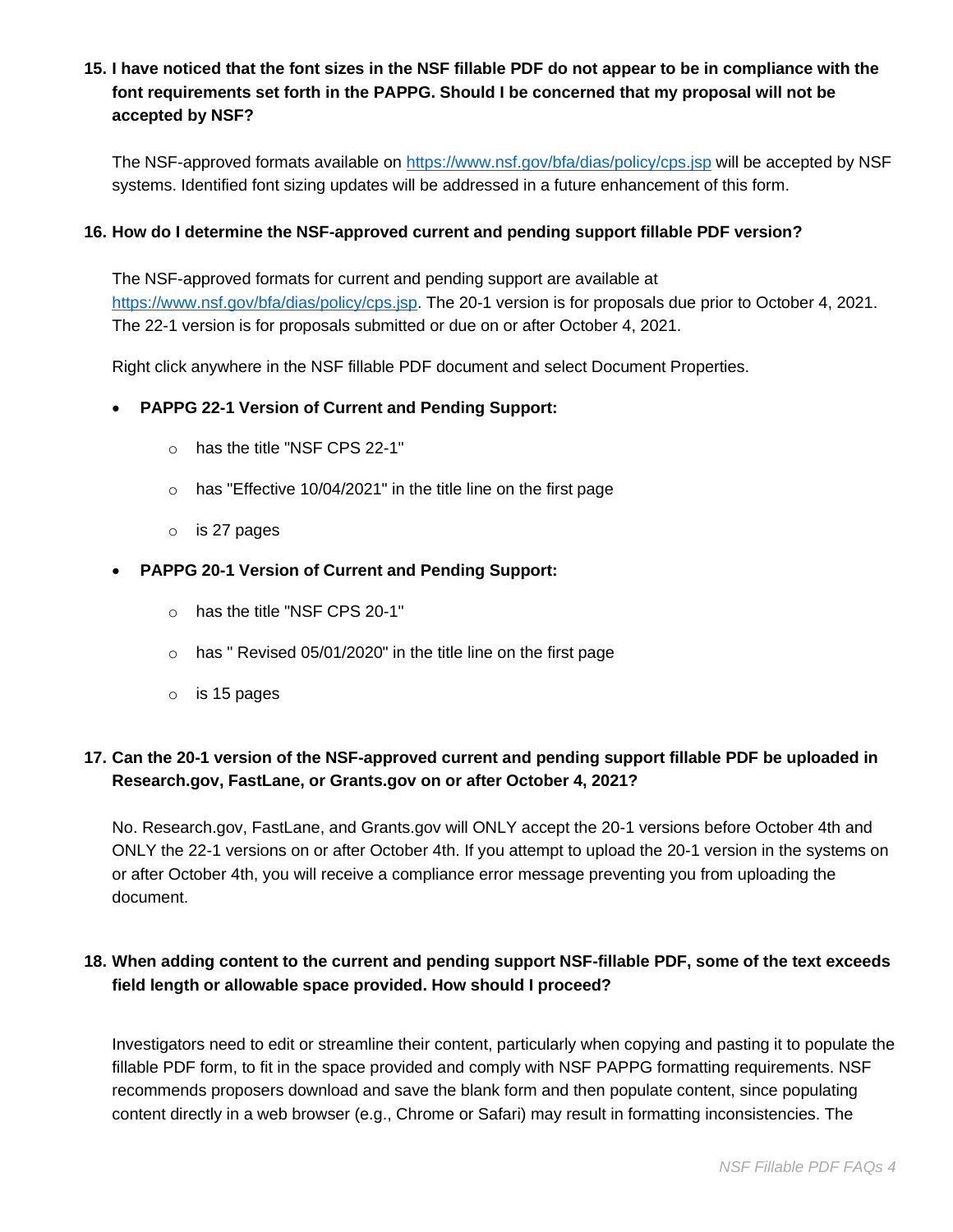completed and saved PDF form can then be uploaded as a proposal document via [Research.gov,](https://Research.gov) FastLane, or [Grants.gov.](https://Grants.gov)

#### **19. I am preparing my document using Apple Preview and see formatting issues. How should I proceed?**

 Investigators may encounter issues when using Apple Preview when copying and pasting content that exceeds the available space in the form. Investigators need to edit or streamline their content, particularly when copying and pasting it to populate the fillable PDF form, to fit in the space provided and comply with NSF PAPPG formatting requirements.

# **error stating that my document is not in an NSF-approved format. How should I proceed? 20. I am attempting to upload a current and pending support NSF-fillable PDF, and I am receiving an**

 If you populated the NSF-fillable PDF form directly in a web browser (e.g., Chrome or Safari) and selected the "Save to PDF" or "Print to PDF" function from that web browser, this could cause the data that NSF proposal document via [Research.gov,](https://Research.gov) FastLane, or [Grants.gov.](https://Grants.gov) systems use to validate the NSF-approved format to become corrupted, resulting in errors when investigators attempt to upload the PDF document to NSF systems. NSF recommends proposers download and save the blank form and then populate content, since populating content directly in a web browser may result in formatting inconsistencies. The completed and saved PDF form can then be uploaded as a

# **21. I need guidance on what information I should provide when completing my current and pending support documentation. Where can I get more details?**

Detailed information about the content is available in the **PAPPG Chapter, II.C.2.h.** Please also refer to the [Disclosures Relating to the Biographical Sketch and Current and Pending Support,](https://www.nsf.gov/bfa/dias/policy/disclosures_table.jsp) has been developed to biographical sketch and current and pending support proposal sections. The table identifies where these disclosures must be provided in proposals as well as in project reports. A set of frequently asked questions guidance on the [current and pending support page](https://www.nsf.gov/bfa/dias/policy/cps.jsp). A table entitled, [NSF Pre-award and Post-award](https://www.nsf.gov/bfa/dias/policy/disclosures_table.jsp)  provide helpful reference information regarding pre-award and post-award disclosure information in the [related to current and pending support](https://www.nsf.gov/bfa/dias/policy/papp/pappg20_1/faqs_cps20_1.pdf) also is available.

# **22. In lieu of an NSF-approved format, may I use a Word, PDF, or other document I have already created that provides the current and pending support information?**

 No, you must use an NSF-approved format to submit current and pending support information. The NSF- individual to carry out the research as proposed as well as to help assess any potential overlap/duplication approved formats include sections for the information required for NSF to assess the capacity of the with the project being proposed.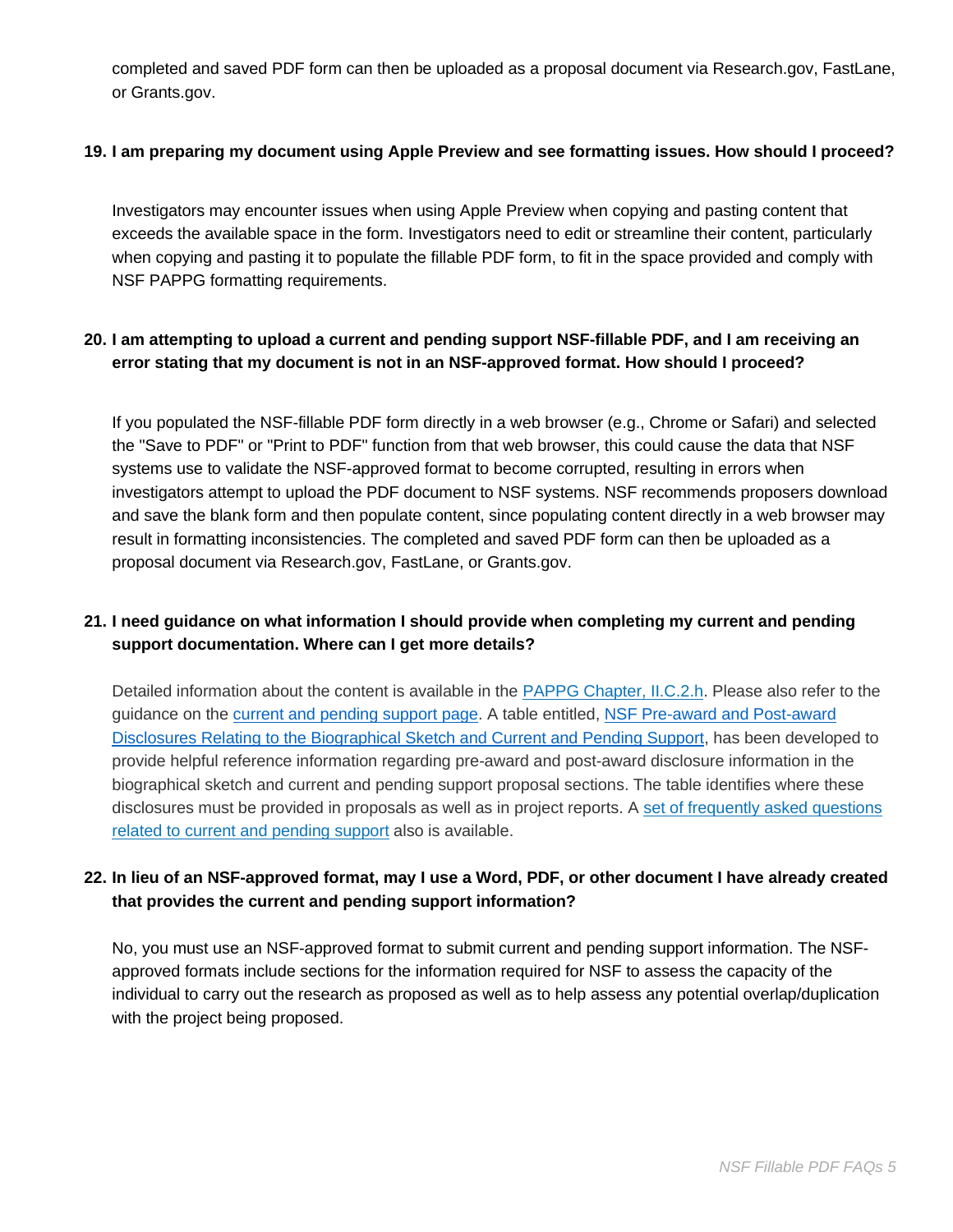# **23. I have fewer than 15 projects/proposals to include in the NSF fillable format. Is it permissible to delete some of the blank pages to reduce the overall size of my current and pending support document?**

 uploading it to [Research.gov](https://Research.gov), FastLane, or [Grants.gov](https://Grants.gov). No, you should not remove any blank pages from the current and pending support fillable PDF before

 As of August 30, 2021, current and pending Support fillable PDFs uploaded in FastLane and [Grants.gov](https://Grants.gov) are is triggered in FastLane at document upload and in [Grants.gov](https://Grants.gov) at proposal submission. trimmed of any pages which do not contain data entered by users (i.e., blank pages). The trimming service

 completion of the system trimming process, pages with data entered will remain, and pages are not re-The same trimming functionality will be integrated upon document upload in [Research.gov](https://Research.gov) on October 4, 2021, for proposals and project reports. The trimming service only applies to the NSF-approved Current and Pending Support PDFs and **not** to any other uploaded PDFs. When viewing the updated PDF after numbered if any blank pages were removed. NSF Program Officers are aware of this potential occurrence in proposals submitted to NSF.

Note that SciENcv offers users more flexibility in preparing current and pending support. The PDF document generated by SciENcv will not include blank pages.

#### **24. I need more than 15 project/proposal or 10 in-kind contribution entries. How should I proceed?**

 The NSF fillable format allows for a maximum of 15 projects/proposals to be reported on current and pending support. If you need to report more than 15, please use the **SciENcv** format where you can report an unlimited number of projects/proposals and/or in-kind contributions.

# **25. In the current and pending support form, I am unable to enter "0" as a value in the Person-Months Committed field for one of my entries. How should I proceed?**

Individuals should only include projects to which they are committing time/person-months. Please remove this entry from your current and pending support documentation and re-generate your PDF document so your proposal contains the accurate support information. For additional information, see the NSF-issued set of [FAQs on Current and Pending Support.](https://www.nsf.gov/bfa/dias/policy/cps_faqs/currentandpendingfaqs_june2021.pdf)

# **26. Will non-compliant current and pending support documents receive an error message in FastLane, [Research.gov,](https://Research.gov) and [Grants.gov?](https://Grants.gov)**

 Yes. Current and pending support documents are tagged with identifiers indicating they were prepared in an will trigger a compliance error message that will prevent document upload in [Research.gov,](https://Research.gov) FastLane, and NSF-approved format. Current and pending support documents not uploaded in an NSF-approved format [Grants.gov](https://Grants.gov).